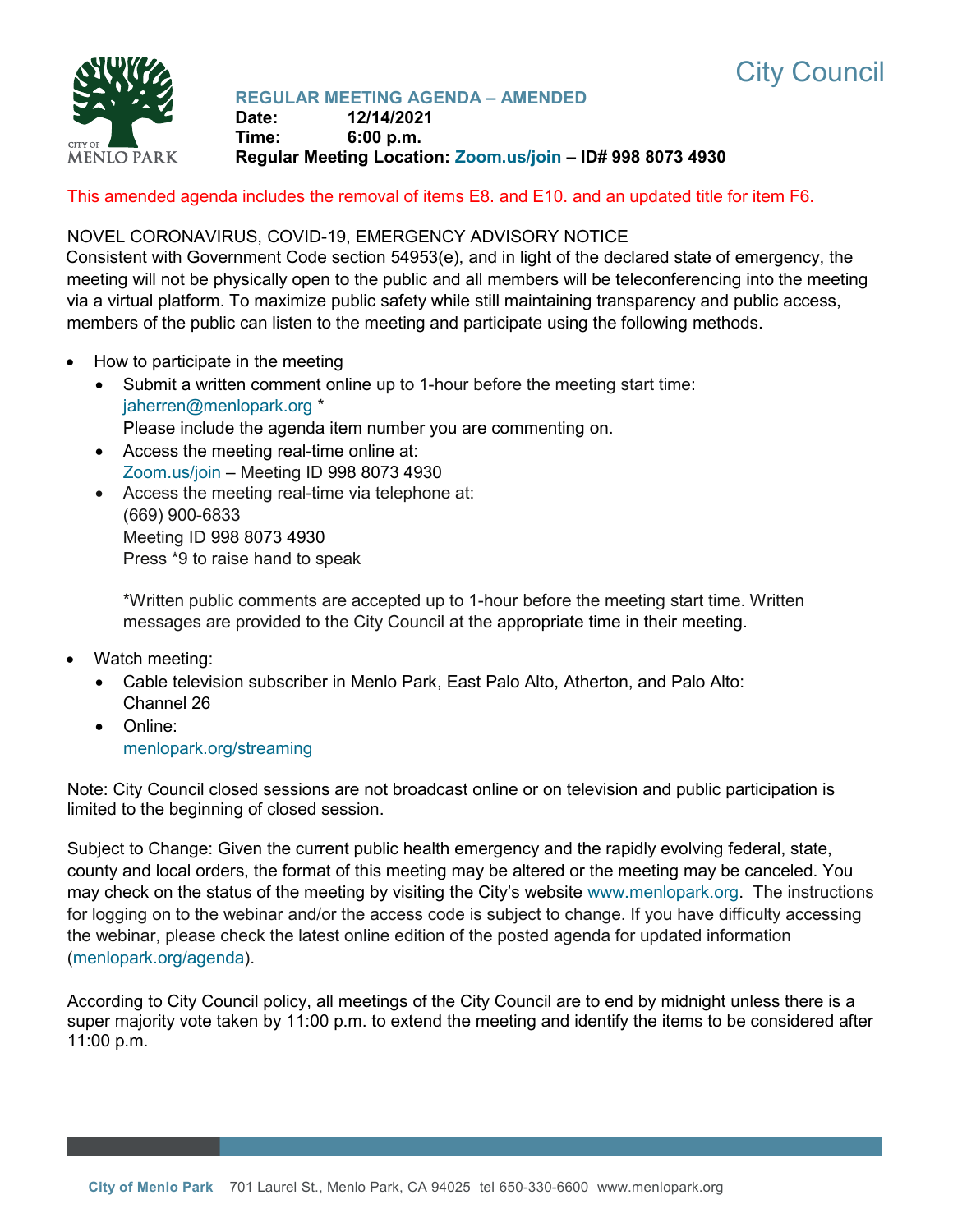## **Regular Session [\(Zoom.us/join](https://zoom.us/join) – ID# 998 8073 4930)**

- **A. Call To Order**
- **B. Roll Call**
- **C. Agenda Review**

### **D. Public Comment**

Under "Public Comment," the public may address the City Council on any subject not listed on the agenda. Each speaker may address the City Council once under public comment for a limit of three minutes. Please clearly state your name and address or political jurisdiction in which you live. The City Council cannot act on items not listed on the agenda and, therefore, the City Council cannot respond to non-agenda issues brought up under public comment other than to provide general information.

[Web form public comment](https://www.menlopark.org/DocumentCenter/View/30142/D-public-comment) on item D.

# **E. Consent Calendar**

- E1. Adopt Resolution No. 6694 to continue conducting the City's Council and advisory body meetings remotely due to health and safety concerns for the public and to authorize the use of hybrid meetings [\(Staff Report #21-246-CC\)](https://www.menlopark.org/DocumentCenter/View/30110/E1-20211214-CC-AB361-compliance)
- E2. Waive second reading and adopt Ordinance No. 1080 amending Ordinance No. 1074, modifying the City Council's regular meeting schedule [\(Staff Report #21-244-CC\)](https://www.menlopark.org/DocumentCenter/View/30116/E2-20211214-CC-Ord-reg-CC-meetings)
- E3. Adopt Ordinance No. 1081 repealing and replacing Sections 2.04.200, "Advisory Boards and Commissions," 2.04.210 "District-Based Electoral System," and 2.04.220 "Establishment of City Council Electoral Based System" of Chapter 2.04 within Title 2 of the Menlo Park Municipal Code [\(Staff Report #21-245-CC\)](https://www.menlopark.org/DocumentCenter/View/30119/E3-202112147-CC-IRC-ord)
- E4. Waive second reading and adopt Ordinance No. 1083 amending the specific plan and Ordinance No. 1084 approving an amendment to the development agreement for a project at 1300 El Camino Real [\(Staff Report #21-254-CC\)](https://www.menlopark.org/DocumentCenter/View/30120/E4-20211214-CC-Springline)
- E5. Retain professional services to support Measure T bond issuance in 2022 [\(Staff Report #21-255-CC\)](https://www.menlopark.org/DocumentCenter/View/30121/E5-20211214-CC-Measure-T)
- E6. Adopt a resolution rescinding Resolution Nos. 4354, 5832, 6479 and adopting City Council Procedures No. CC-21-024 updating the City's purchasing policy [\(Staff Report #21-256-CC\)](https://www.menlopark.org/DocumentCenter/View/30122/E6-20211214-CC-Purchase-policy)
- E7. Approve the 2022 City Council regular meeting schedule [\(Staff Report #21-248-CC\)](https://www.menlopark.org/DocumentCenter/View/30123/E7-20211214-CC-CC-2022-calendar)
- E8. Consider adoption of a resolution to authorize the city manager to enter into an agreement with ENGIE Services US Inc. to design, construct, operate, and maintain clean energy infrastructure for the Menlo Park Community Campus project in an amount not to exceed \$5.72 million and appropriate \$5.72 million from the unassigned funds in the general fund for the project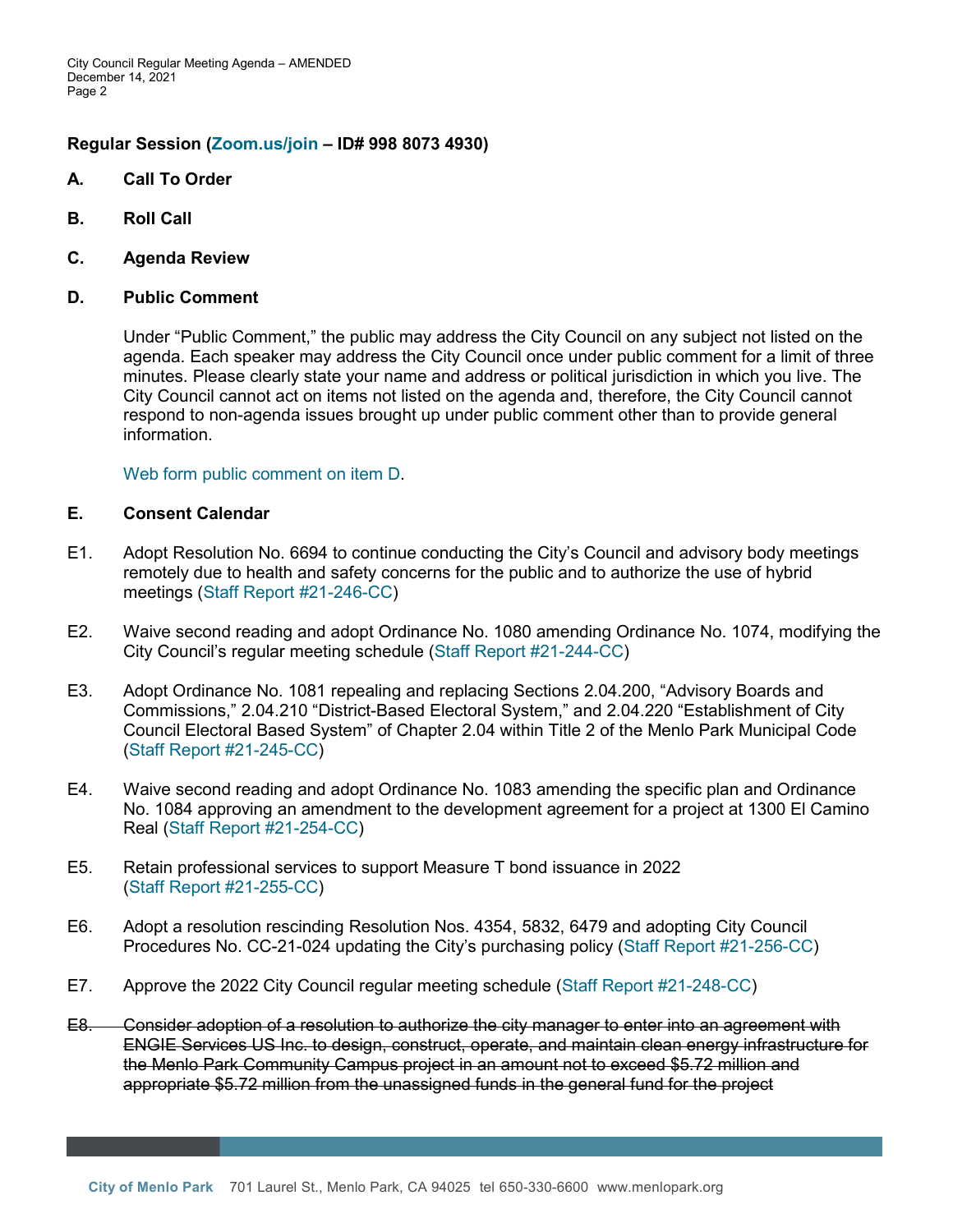- E9. Adopt fiscal year 2021-22 budget amendments and authorize city manager to execute agreement amendments for public works maintenance, city arborist contract services, and community development professional services [\(Staff Report #21-250-CC\)](https://www.menlopark.org/DocumentCenter/View/30112/E9-20211214-CC-Mid-yr-budget)
- E10. Receive and file personnel update as of November 30, 2021 (Staff Report #21-257-CC)

### **F. Regular Business**

- F1. Recognition of outgoing Mayor
- F2. Selection of the 2022 Mayor and Vice Mayor
- F3. Appoint City Council representatives and alternates to various local and regional agencies and as liaisons and members to City Council advisory bodies [\(Staff Report #21-258-CC\)](https://www.menlopark.org/DocumentCenter/View/30125/F3-20211214-CC-Appt-regional-and-liaisons)
- F4. Appoint City Councilmembers to various standing and ad hoc subcommittees, and disband inactive ad hoc subcommittees [\(Staff Report #21-249-CC\)](https://www.menlopark.org/DocumentCenter/View/30127/F4-20211214-CC-Appt-subcommittee)
- F5. Provide direction to the City's voting delegate regarding regional vacancies for the next City Selection Committee meeting December 17, 2021 [\(Staff Report #21-247-CC\)](https://www.menlopark.org/DocumentCenter/View/30128/F5-20211214-CC-City-Select-Comm-delegate)
- F6. Adopt a resolution directing the city manager and city attorney to develop interim guidance rules and regulations for implementation of Senate Bill 9 (SB 9) before January 1, 2022 [\(Staff Report #21-251-CC\)](https://www.menlopark.org/DocumentCenter/View/30113/F6-20211214-CC-SB-9) Adopt a resolution directing the preparation of interim guidance rules and regulations to implement Senate Bill 9 (SB 9)—The California Home Act; and directing the preparation of an SB 9 implementing ordinance

#### **G. Informational Items**

G1. City Council agenda topics: January 2022 [\(Staff Report #21-253-CC\)](https://www.menlopark.org/DocumentCenter/View/30114/G1-20211214-CC-CC-agenda-topics)

### **H. City Manager's Report**

#### **I. City Councilmember Reports**

#### **J. Adjournment**

At every regular meeting of the City Council, in addition to the public comment period where the public shall have the right to address the City Council on any matters of public interest not listed on the agenda, members of the public have the right to directly address the Council on any item listed on the agenda at a time designated by the chair, either before or during the City Council's consideration of the item.

At every special meeting of the City Council, members of the public have the right to directly address the City Council on any item listed on the agenda at a time designated by the chair, either before or during consideration of the item. For appeal hearings, appellant and applicant shall each have 10 minutes for presentations.

If you challenge any of the items listed on this agenda in court, you may be limited to raising only those issues you or someone else raised at the public hearing described in this notice, or in written correspondence delivered to the City of Menlo Park at, or prior to, the public hearing.